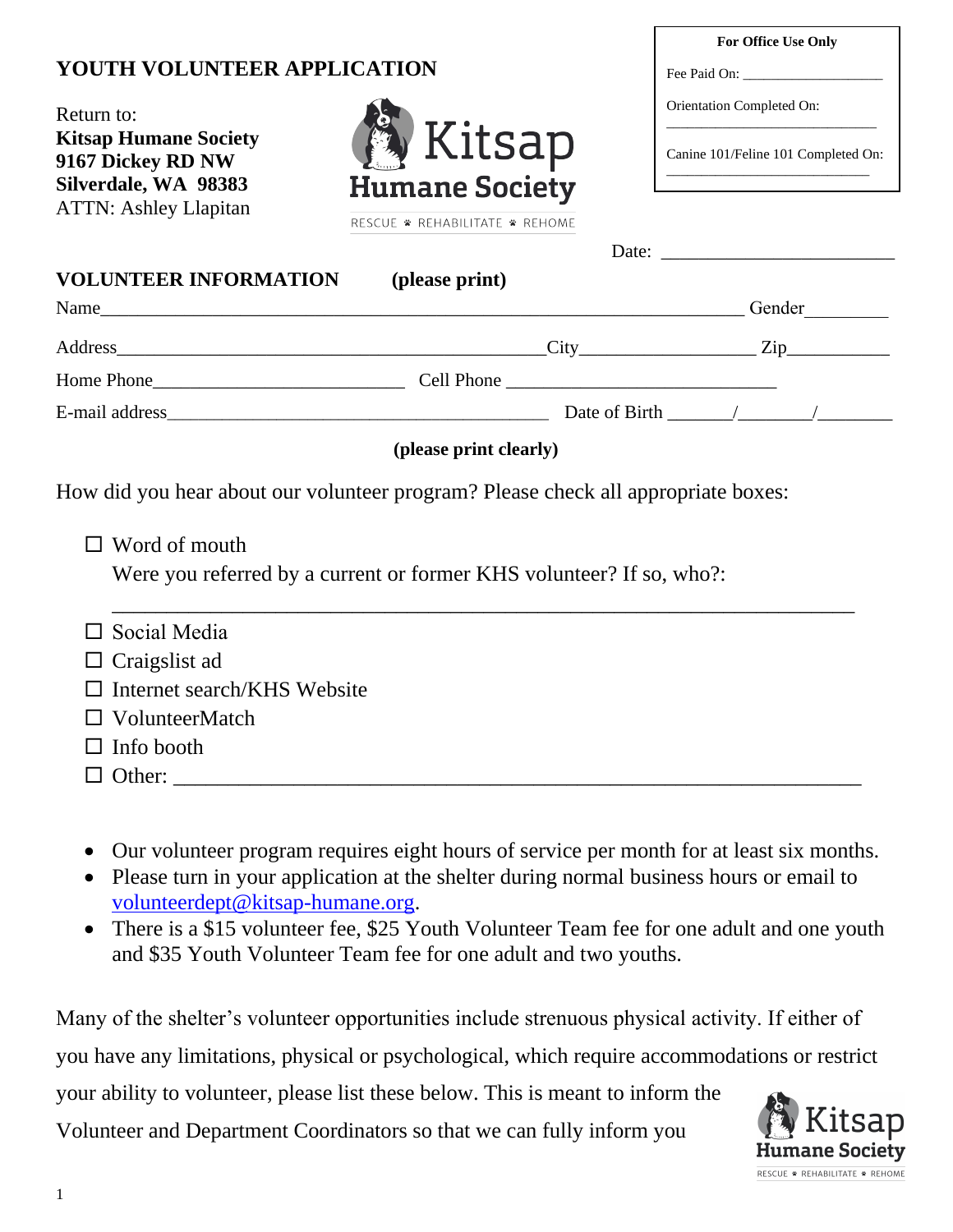regarding physical demands of different assignments during your onboarding, not to limit your

\_\_\_\_\_\_\_\_\_\_\_\_\_\_\_\_\_\_\_\_\_\_\_\_\_\_\_\_\_\_\_\_\_\_\_\_\_\_\_\_\_\_\_\_\_\_\_\_\_\_\_\_\_\_\_\_\_\_\_\_\_\_\_\_\_\_\_\_\_\_\_\_\_\_\_\_\_ \_\_\_\_\_\_\_\_\_\_\_\_\_\_\_\_\_\_\_\_\_\_\_\_\_\_\_\_\_\_\_\_\_\_\_\_\_\_\_\_\_\_\_\_\_\_\_\_\_\_\_\_\_\_\_\_\_\_\_\_\_\_\_\_\_\_\_\_\_\_\_\_\_\_\_\_\_ \_\_\_\_\_\_\_\_\_\_\_\_\_\_\_\_\_\_\_\_\_\_\_\_\_\_\_\_\_\_\_\_\_\_\_\_\_\_\_\_\_\_\_\_\_\_\_\_\_\_\_\_\_\_\_\_\_\_\_\_\_\_\_\_\_\_\_\_\_\_\_\_\_\_\_\_\_

volunteer experience.

I am interested in: (please check any that apply)

# Youth Program (ages 13-15)

- $\Box$  Dog Walker
- $\Box$  Cat Socializer
- $\square$  Special Events (parades, etc...)
- $\square$  Customer Service
- □ Adoption Outreach
- $\Box$  Animal Care (kennel cleaning)

## **In signing the application, I understand and agree to the following:**

- I have read the complete Youth Volunteer Team Manual, and I agree to comply by all rules and regulations stated in the Youth Volunteer Team Manual.
- I agree to attend all required training classes. I agree to abide by the policies and procedures presented to me at the volunteer orientation and training workshops. I understand that if I do not follow rules established by the Kitsap Humane Society, I may be subject to corrective action and/or termination from the Volunteer Program.
- I understand that if I am injured while acting as an unpaid member of the volunteer staff, I am not covered by Washington State Workers Compensation Law. I authorize the Kitsap Humane Society to seek emergency medical treatment in case of accident, injury or illness. I agree to hold the Kitsap Humane Society, its employees, volunteers and officers harmless in all matters relating to my service as a volunteer, including but not limited to personal injury.
- I agree on behalf of myself, my heirs, personal representatives and executors to allow the Kitsap Humane Society to use any photographs or videotapes taken of me for use in public relations efforts.
- I understand that I am a representative of the Kitsap Humane Society and that I may have access to personal or privileged information regarding the organization. I agree to respect and maintain confidentiality of all donors, customers, volunteers, staff and animals of the Kitsap Humane Society both on and offsite, during and outside of volunteer hours. I understand that any disrespectful or misleading representation of the Kitsap Humane Society may be cause for immediate dismissal from the Volunteer Program.